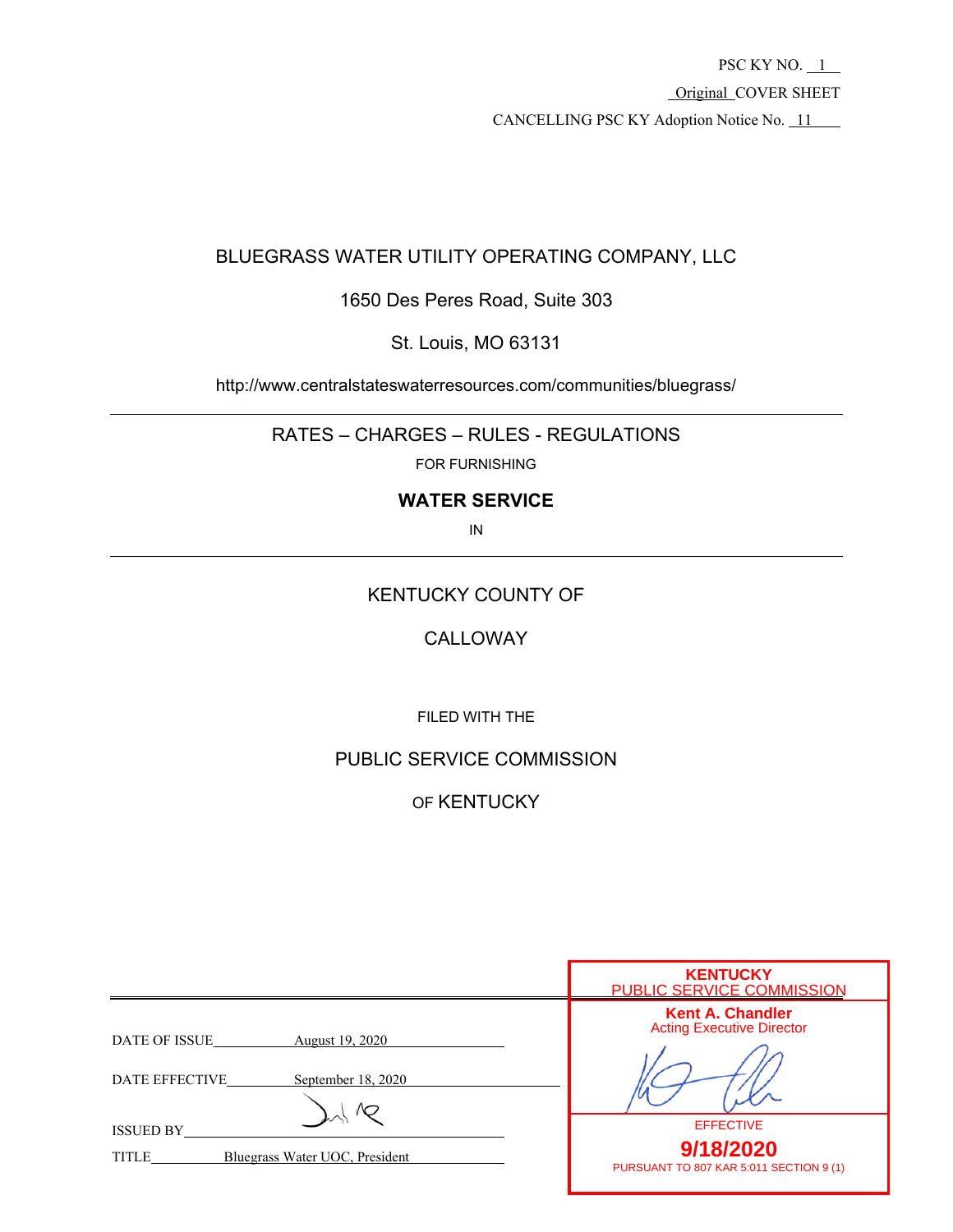| DCC VV N <sub>O</sub><br>NO<br>n |  |
|----------------------------------|--|
|                                  |  |

**Bluegrass Water Utility Operating Company, LLC** Original SHEET NO. 1

WATER SERVICE in entire service area CANCELLING PSC KY NO.

l

SHEET NO.

| <b>Sheet Number</b> |
|---------------------|
| $2 - 3$             |
| 2                   |
| 3                   |
|                     |
| $\overline{4}$      |
| 4.1                 |
| 4.2                 |
| 4.3                 |
| 4.4                 |
| 4.5                 |
|                     |

# BILLING FORM 5

| č              |
|----------------|
| ۰.<br>۰,<br>۰. |
|                |
|                |
|                |
|                |
|                |

| DATE OF ISSUE                                                      | <b>KENTUCKY</b>                         |
|--------------------------------------------------------------------|-----------------------------------------|
| August 19, 2020                                                    | PUBLIC SERVICE COMMISSION               |
| DATE EFFECTIVE                                                     | <b>Kent A. Chandler</b>                 |
| September 18, 2020                                                 | <b>Acting Executive Director</b>        |
| <b>ISSUED BY</b><br>Bluegrass Water UOC, President<br><b>TITLE</b> |                                         |
| BY AUTHORITY OF ORDER OF THE PUBLIC SERVICE COMMISSION             | <b>EFFECTIVE</b>                        |
| IN CASE NO. 2019-00360                                             | 9/18/2020                               |
| DATED February 17, 2020                                            | PURSUANT TO 807 KAR 5:011 SECTION 9 (1) |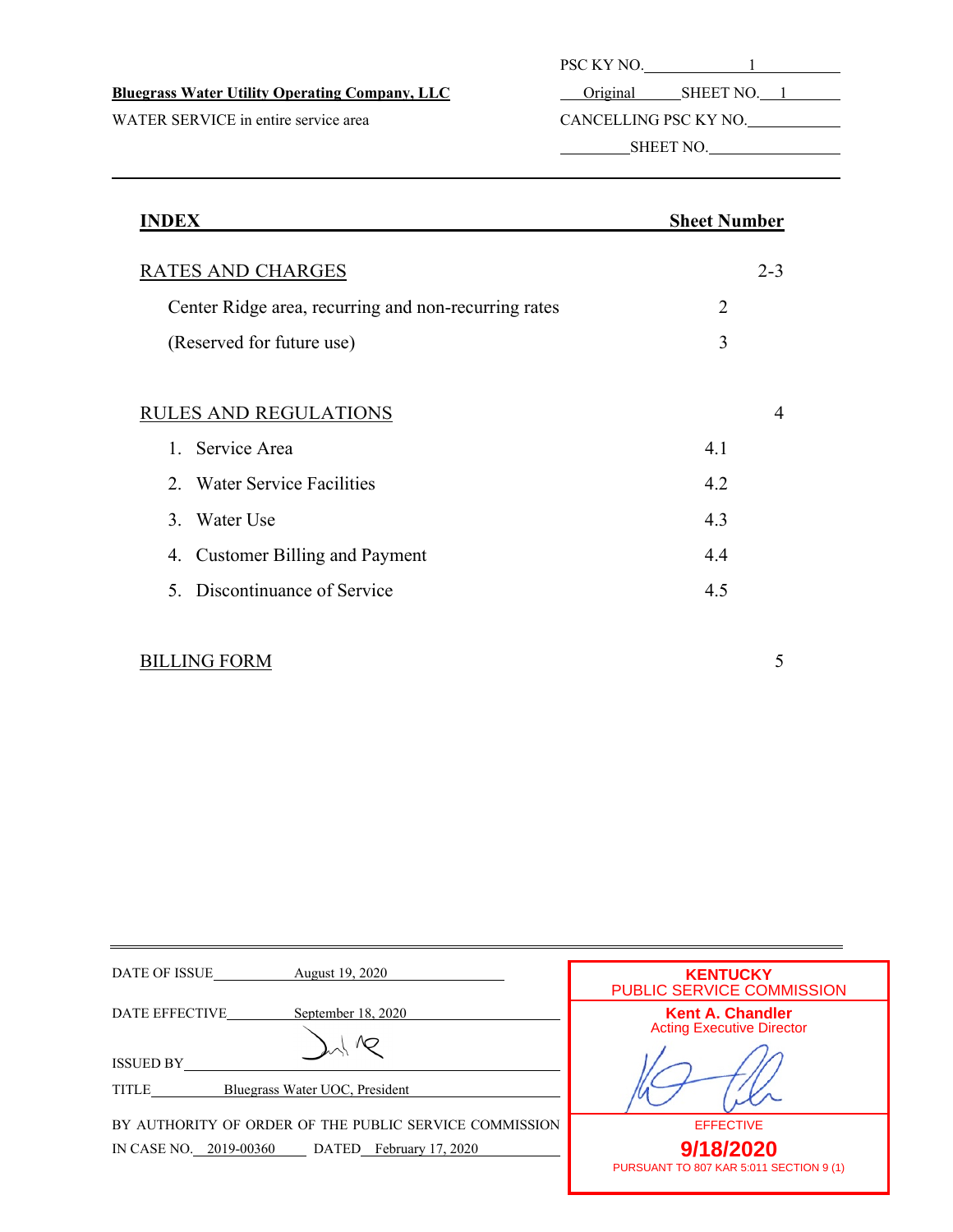|                                                                                                                                                                                                                                                                                                       | PSC KY NO.              |            |
|-------------------------------------------------------------------------------------------------------------------------------------------------------------------------------------------------------------------------------------------------------------------------------------------------------|-------------------------|------------|
| <b>Bluegrass Water Utility Operating Company, LLC</b>                                                                                                                                                                                                                                                 | 1st Revised SHEET NO. 2 |            |
| WATER SERVICE in entire service area                                                                                                                                                                                                                                                                  | CANCELLING PSC KY NO. 1 |            |
|                                                                                                                                                                                                                                                                                                       | Original SHEET NO. 2    |            |
|                                                                                                                                                                                                                                                                                                       |                         |            |
| <b>CLASSIFICATION OF SERVICE – Residential</b>                                                                                                                                                                                                                                                        |                         | (T)        |
| Applicable to all customers in the Center Ridge area in Calloway County, Kentucky,<br>formerly served by Center Ridge Water District, Inc., including those in the subdivisions<br>of Center Ridge Lake Properties, Pinebluff Shores Subdivision, Keniana Shores<br>subdivision, and LH&M Properties. |                         |            |
| Available for residential use only. Charges are assessed at a flat monthly rate to each<br>dwelling unit even if the units share a service connection; at least one monthly charge is<br>assessed per service connection.                                                                             |                         | (T)<br>(T) |
| <b>RECURRING CHARGES</b>                                                                                                                                                                                                                                                                              |                         |            |
| Service Charge (flat rate per dwelling unit)                                                                                                                                                                                                                                                          | \$77.63 per month       | (I)        |
| NON-RECURRING CHARGES:                                                                                                                                                                                                                                                                                |                         |            |
| New Service Connection                                                                                                                                                                                                                                                                                | \$350.00 per connection | (T)        |
| Re-connection Charge                                                                                                                                                                                                                                                                                  | \$0.00 per connection   | (R)        |
| Late Payment Penalty                                                                                                                                                                                                                                                                                  | \$0.00                  | (R)        |
| <b>Returned Check Charge</b>                                                                                                                                                                                                                                                                          | \$0.00                  | (R)        |

| DATE OF ISSUE<br>August 16, 2021                                                               |
|------------------------------------------------------------------------------------------------|
| DATE EFFECTIVE<br>August 1, 2021                                                               |
| <b>ISSUED BY</b> /s/ <i>Josiah Cox</i>                                                         |
| Bluegrass Water UOC, President<br><b>TITLE</b>                                                 |
| BY AUTHORITY OF PUBLIC SERVICE COMMISSION ORDER<br>IN CASE NO. 2020-00290 DATED August 2, 2021 |

| <b>KENTUCKY</b><br>PUBLIC SERVICE COMMISSION   |  |  |
|------------------------------------------------|--|--|
| Linda C. Bridwell<br><b>Executive Director</b> |  |  |
| relivel                                        |  |  |
| <b>EFFECTIVE</b>                               |  |  |
| 8/1/2021                                       |  |  |
| PURSUANT TO 807 KAR 5:011 SECTION 9 (1)        |  |  |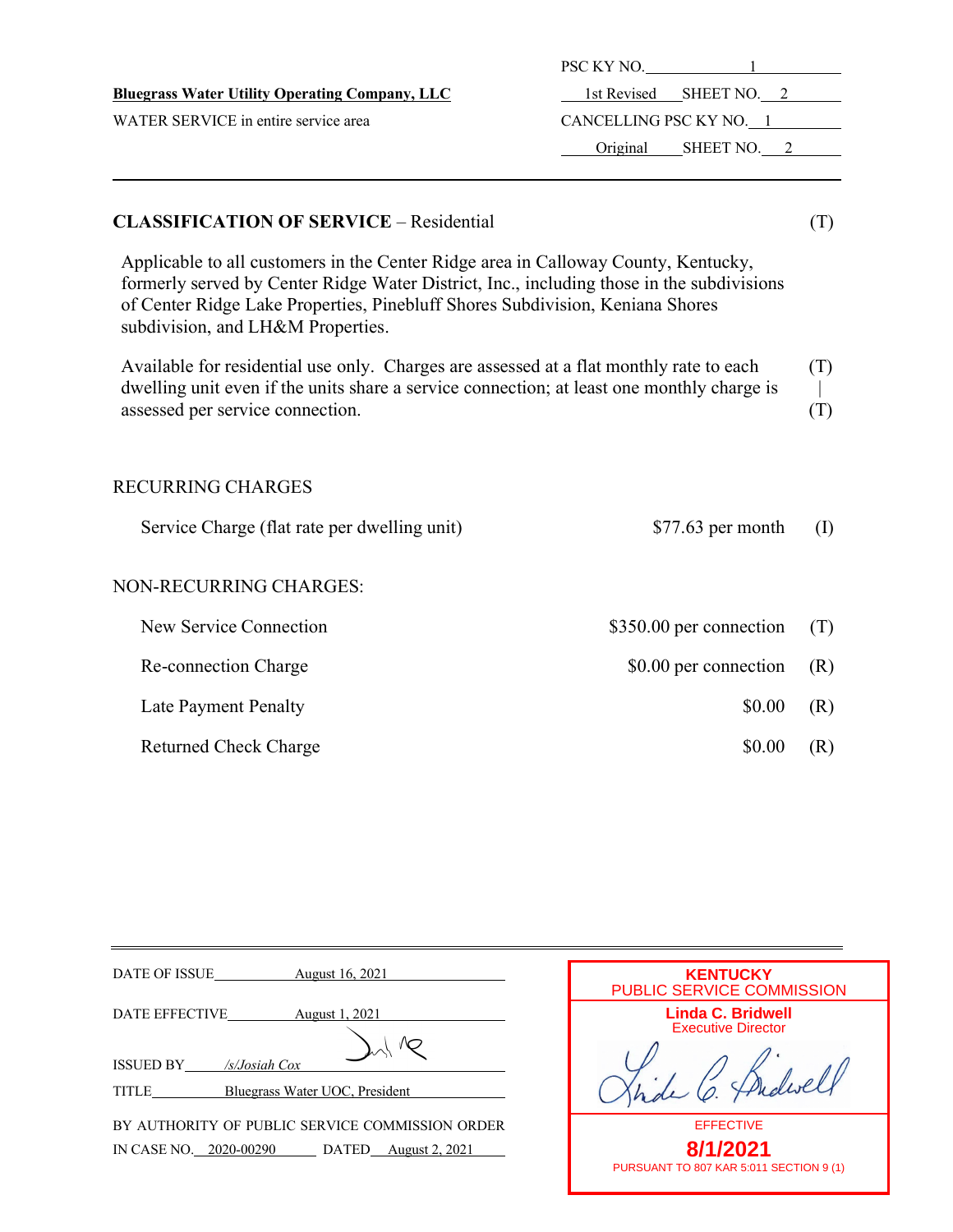|--|

# **Bluegrass Water Utility Operating Company, LLC** Original SHEET NO. 3

WATER SERVICE in entire service area CANCELLING PSC KY NO.

l

SHEET NO.

RESERVED FOR FUTURE USE

| DATE OF ISSUE<br>August 19, 2020                       | <b>KENTUCKY</b><br>PUBLIC SERVICE COMMISSION                |
|--------------------------------------------------------|-------------------------------------------------------------|
|                                                        |                                                             |
| <b>DATE EFFECTIVE</b><br>September 18, 2020            | <b>Kent A. Chandler</b><br><b>Acting Executive Director</b> |
|                                                        |                                                             |
| <b>ISSUED BY</b>                                       |                                                             |
| Bluegrass Water UOC, President<br>TITLE                |                                                             |
| BY AUTHORITY OF ORDER OF THE PUBLIC SERVICE COMMISSION | <b>EFFECTIVE</b>                                            |
| IN CASE NO. 2019-00360<br>DATED February 17, 2020      | 9/18/2020                                                   |
|                                                        | PURSUANT TO 807 KAR 5:011 SECTION 9 (1)                     |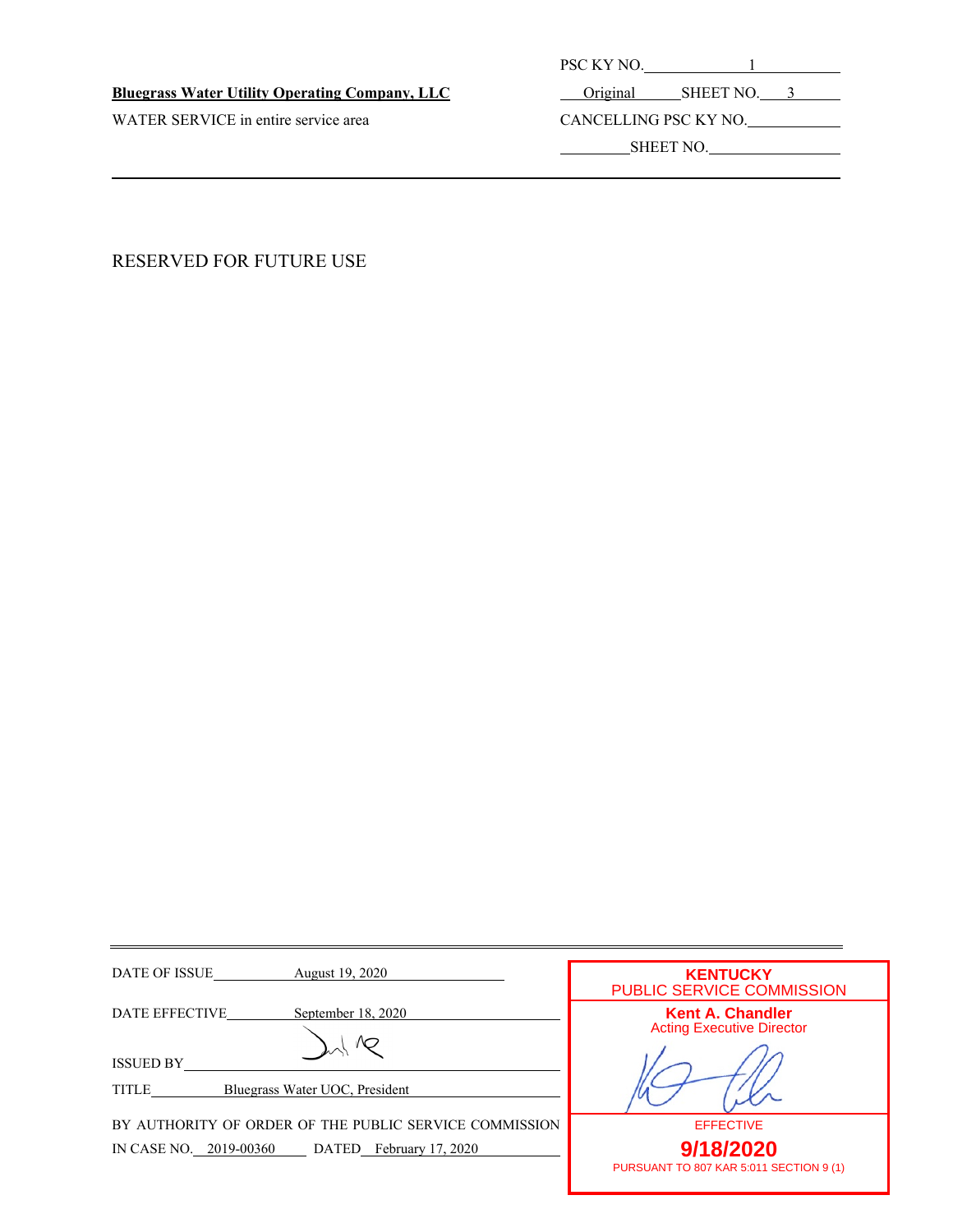|                                                       | PSC KY NO.            |           |      |
|-------------------------------------------------------|-----------------------|-----------|------|
| <u>Bluegrass Water Utility Operating Company, LLC</u> | Original              | SHEET NO. | 4. I |
| WATER SERVICE in entire service area                  | CANCELLING PSC KY NO. |           |      |
|                                                       |                       | SHEET NO. |      |
|                                                       |                       |           |      |

# RULES AND REGULATIONS

l

This schedule of Rules and Regulations governs the furnishing of water service by Bluegrass Water Utility Operating Company, LLC ("Bluegrass Water") and applies to all water service received from Bluegrass Water. All Rules and Regulations are to be in effect so long as they are not in conflict with the rules and regulations of the Kentucky Public Service Commission ("the Commission"). Bluegrass Water and the service offered in this tariff are further subject to all rules and regulations of the Commission.

1. SERVICE AREA: Bluegrass Water furnishes water service to the Center Ridge area in Calloway County, Kentucky, formerly served by Center Ridge Water District, Inc. The Rules and Regulations contained in this tariff apply in the service area of Bluegrass Water.

| DATE OF ISSUE                                                      | <b>KENTUCKY</b>                         |
|--------------------------------------------------------------------|-----------------------------------------|
| August 19, 2020                                                    | PUBLIC SERVICE COMMISSION               |
| <b>DATE EFFECTIVE</b>                                              | <b>Kent A. Chandler</b>                 |
| September 18, 2020                                                 | <b>Acting Executive Director</b>        |
| <b>ISSUED BY</b><br>Bluegrass Water UOC, President<br><b>TITLE</b> |                                         |
| BY AUTHORITY OF ORDER OF THE PUBLIC SERVICE COMMISSION             | <b>EFFECTIVE</b>                        |
| IN CASE NO. 2019-00360                                             | 9/18/2020                               |
| DATED February 17, 2020                                            | PURSUANT TO 807 KAR 5:011 SECTION 9 (1) |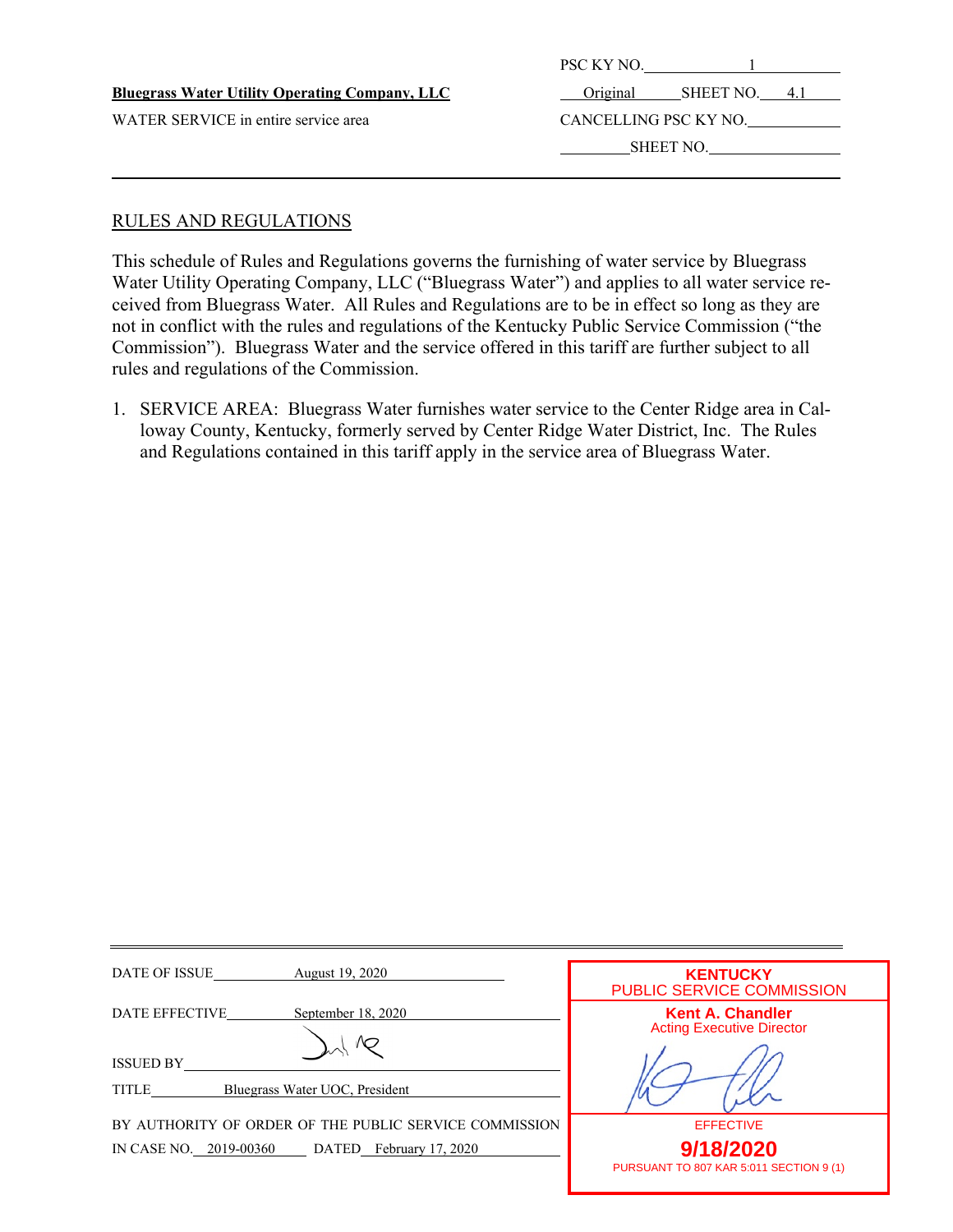WATER SERVICE in entire service area

| PSC KY NO.            |                       |     |
|-----------------------|-----------------------|-----|
|                       | 1st Revised SHEET NO. | 4.2 |
| CANCELLING PSC KY NO. |                       |     |
|                       | Original SHEET NO.    | 43  |
|                       |                       |     |

# 2. WATER SERVICE FACILITIES

- 2.1. Bluegrass Water serves each customer by a connection between its facilities and the customer's facilities. This service connection is owned and maintained by Bluegrass Water, and includes the shutoff valve and all necessary appurtenances. All service connections must have a shutoff valve on the customer's side of the connection. Any such service connection is to be located at the customer's premises property line; if the property line is under a street or road, then the shutoff valve and other necessary appurtenances may be located at or near the edge of the street abutting the customer's property.
- 2.2. The service line is a pipeline with other necessary appurtenances used to conduct water from the service connection to the dwelling or other unit where the water services will be consumed. All costs associated with the service line and with leaks, repairs, or maintenance on the service line will be the responsibility of the customer.
- 2.3. All service lines must be installed underground, below the frost line. A service line must not be laid in the same trench with a sewer pipe.
- 2.4. A non-recurring charge will be assessed for a new service connection, in an amount (T) set forth in the applicable tariff sheet for the classification of service. This charge is assessed only when a new service connection is made to Bluegrass Water's facilities, and not assessed if there is a current, operable service connection.
- 2.5. All new facilities must comply with these rules and regulations. Customer service lines or other facilities owned and maintained by a customer that are in existence and use as of the September 2020 effective date of this tariff, but not in compliance with these rules and regulations, may remain in place only if the non-compliance does not constitute a misuse of water service, interfere with service to other customers, or present a safety/ health hazard or risk. Any such existing customer facilities must be brought into compliance as a condition to re-connection after a discontinuance of service.
- 2.6. The customer must not tamper, interfere, or permit tampering or interference with Bluegrass Water pipes and other service facilities.

| DATE OF ISSUE<br>August 16, 2021                   |
|----------------------------------------------------|
| DATE EFFECTIVE August 1, 2021                      |
|                                                    |
| ISSUED BY /s/Josiah Cox                            |
| Bluegrass Water UOC, President<br><b>TITLE</b>     |
| BY AUTHORITY OF PUBLIC SERVICE COMMISSION ORDER IN |
| CASE NO. 2020-00290 DATED August 2, 2021           |

| <b>KENTUCKY</b><br><b>PUBLIC SERVICE COMMISSION</b>   |  |  |
|-------------------------------------------------------|--|--|
| <b>Linda C. Bridwell</b><br><b>Executive Director</b> |  |  |
| dwel                                                  |  |  |
| <b>EFFECTIVE</b>                                      |  |  |
| 8/1/2021<br>PURSUANT TO 807 KAR 5:011 SECTION 9 (1)   |  |  |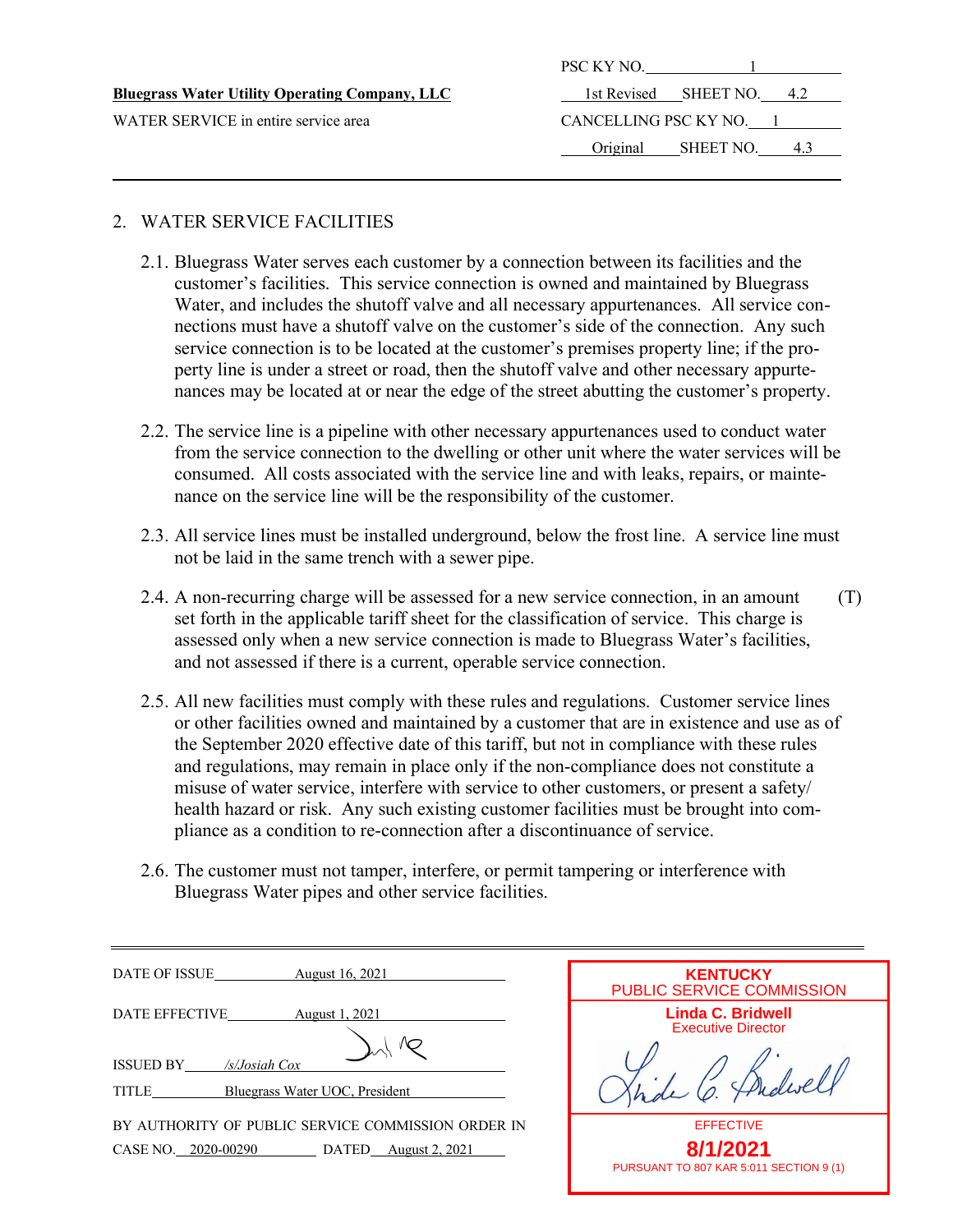|                                                       | PSC KY NO.            |               |  |
|-------------------------------------------------------|-----------------------|---------------|--|
| <u>Bluegrass Water Utility Operating Company, LLC</u> | Original              | SHEET NO. 4.3 |  |
| WATER SERVICE in entire service area                  | CANCELLING PSC KY NO. |               |  |
|                                                       |                       | SHEET NO.     |  |
|                                                       |                       |               |  |

#### 3. WATER USE

l

- 3.1. All leaks must be reported to Bluegrass Water immediately.
- 3.2. As soon as possible and no later than forty-eight (48) hours after notification of a leak in the associated service line or other appurtenances on the customer's side of the service connection, the customer will repair or cause to be repaired any such leak. If a leak on the customer's side of the service connection is not repaired within 48 hours of notice, Bluegrass Water may temporarily discontinue the affected water service without further notice to the customer, until the leak has been repaired.
- 3.3. A single service connection can serve no more than one unit. Each connection will be charged for service at the recurring rate stated in the applicable tariff sheet for the classification of service.
- 3.4. A customer is not allowed to resell, share, or give away water, unless the customer is receiving service under a special contract executed by Bluegrass Water and approved by the Commission.
- 3.5. For any dwelling left unoccupied for more than 72 hours, the customer is obligated to shut off water service to the dwelling and drain the lines prior to freezing weather.

| DATE OF ISSUE<br>August 19, 2020                       | <b>KENTUCKY</b>                         |
|--------------------------------------------------------|-----------------------------------------|
|                                                        | PUBLIC SERVICE COMMISSION               |
|                                                        |                                         |
| <b>DATE EFFECTIVE</b><br>September 18, 2020            | <b>Kent A. Chandler</b>                 |
|                                                        | <b>Acting Executive Director</b>        |
|                                                        |                                         |
|                                                        |                                         |
| <b>ISSUED BY</b>                                       |                                         |
| Bluegrass Water UOC, President<br><b>TITLE</b>         |                                         |
|                                                        |                                         |
| BY AUTHORITY OF ORDER OF THE PUBLIC SERVICE COMMISSION | <b>EFFECTIVE</b>                        |
| IN CASE NO. 2019-00360<br>DATED February 17, 2020      | 9/18/2020                               |
|                                                        | PURSUANT TO 807 KAR 5:011 SECTION 9 (1) |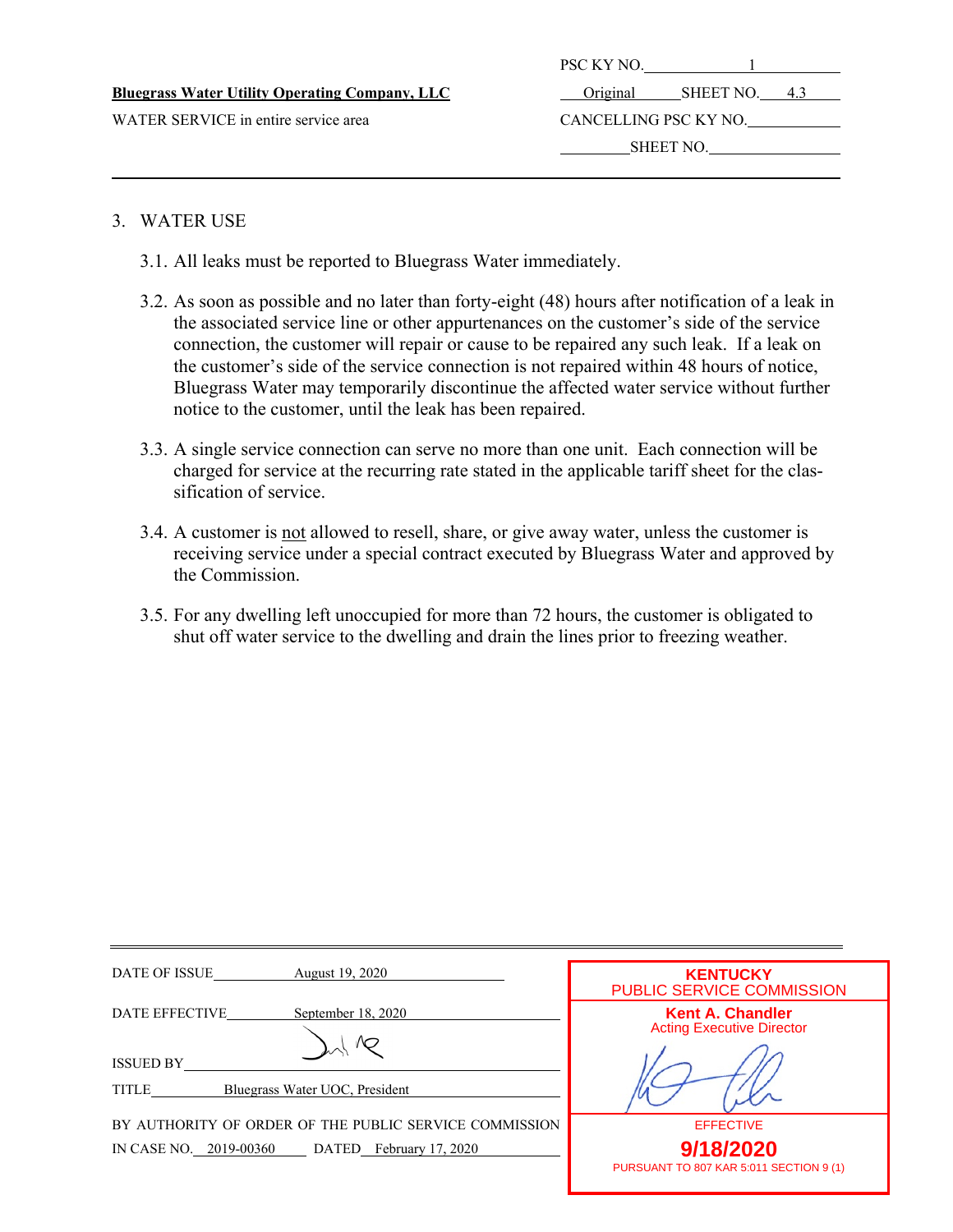WATER SERVICE in entire service area

| PSC KY NO.            |                           |    |
|-----------------------|---------------------------|----|
|                       | 1st Revised SHEET NO. 4.4 |    |
| CANCELLING PSC KY NO. |                           |    |
| Original SHEET NO.    |                           | 44 |
|                       |                           |    |

#### 4. CUSTOMER BILLING and PAYMENT

- 4.1. The customer is responsible for prompt payment of all charges for service.
- 4.2. A customer who wishes to transfer responsibility for service and other charges associated with a particular address (for example, upon transferring ownership of the property) must make arrangements to have the new customer accept responsibility for the service and to have the service put into the new customer's name. The customer is responsible for notifying Bluegrass Water of any change in the customer's billing address or other contact information.
- 4.3. Bluegrass Water bills each customer the first week of each calendar month for the prior calendar month's service.
- 4.4. If payment in full of the bill has not been received by the last day of the calendar month in which the bill was sent, (a) a delinquency notice will be sent to the customer billing address informing the customer that service will be discontinued and the date on which service will be discontinued and (b) a late payment penalty will be assessed in the amount or at the rate set forth in the applicable tariff sheet for the classification of service.
- 4.5. To avoid discontinuance of service, the bill and any late payment penalty must be (T) paid by the discontinuance date specified on the notice.

| DATE OF ISSUE<br>August 16, 2021                                                               | <b>PUBLIC SE</b>   |
|------------------------------------------------------------------------------------------------|--------------------|
| DATE EFFECTIVE<br>August 1, 2021                                                               | Lin<br>Ex          |
| ISSUED BY /s/Josiah Cox<br>TITLE<br>Bluegrass Water UOC, President                             |                    |
| BY AUTHORITY OF PUBLIC SERVICE COMMISSION ORDER IN<br>CASE NO. 2020-00290 DATED August 2, 2021 | <b>PURSUANT TO</b> |

| <b>KENTUCKY</b><br>PUBLIC SERVICE COMMISSION   |
|------------------------------------------------|
| Linda C. Bridwell<br><b>Executive Director</b> |
| dwel.<br>(a)                                   |
| <b>EFFECTIVE</b>                               |
| 8/1/2021                                       |
| PURSUANT TO 807 KAR 5:011 SECTION 9 (1)        |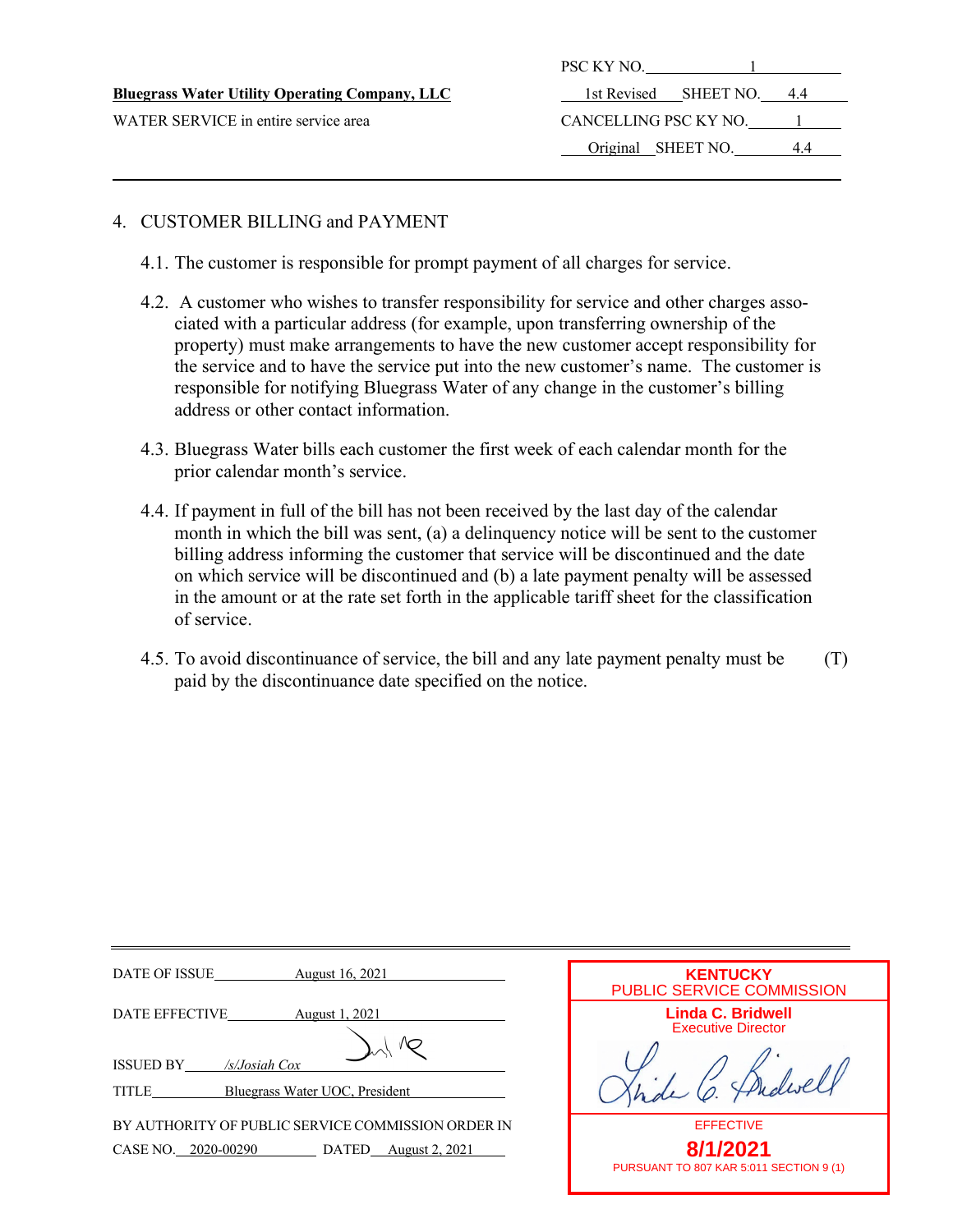| <b>Bluegrass Water Utility Operating Company, LLC</b> | <i><b>Driginal</b></i> | SHEET NO. | 4.5 |
|-------------------------------------------------------|------------------------|-----------|-----|
|                                                       |                        |           |     |

l

|                                                       | PSC KY NO.            |           |     |
|-------------------------------------------------------|-----------------------|-----------|-----|
| <u>Bluegrass Water Utility Operating Company, LLC</u> | Original              | SHEET NO. | 4.5 |
| WATER SERVICE in entire service area                  | CANCELLING PSC KY NO. |           |     |
|                                                       |                       | SHEET NO. |     |
|                                                       |                       |           |     |

#### 5. DISCONTINUANCE OF SERVICE

- 5.1. Service may be discontinued due to non-payment, misuse of service, tampering with Bluegrass Water's facilities or another customer's service, or non-compliance with rules and regulations of Bluegrass Water or the Commission.
- 5.2. Unless there is an emergency and the discontinuance is temporary, prior notice of a discontinuance of service will be given in accordance with the Commission's regulations.
- 5.3. Discontinuance of service may require or involve physically separating the service line from the service connection or other Bluegrass Water facilities.
- 5.4. Before service can be restored to premises where it has been discontinued, all charges owed to Bluegrass Water (including billed recurring rates and any late payment penalty) plus a re-connection charge, must be paid in full. The amount of the non-recurring reconnection charge is a rate set forth in the applicable tariff sheet for the classification of service.

| DATE OF ISSUE<br>August 19, 2020                                | <b>KENTUCKY</b><br>PUBLIC SERVICE COMMISSION                |
|-----------------------------------------------------------------|-------------------------------------------------------------|
| <b>DATE EFFECTIVE</b><br>September 18, 2020<br><b>ISSUED BY</b> | <b>Kent A. Chandler</b><br><b>Acting Executive Director</b> |
| Bluegrass Water UOC, President<br><b>TITLE</b>                  |                                                             |
| BY AUTHORITY OF ORDER OF THE PUBLIC SERVICE COMMISSION          | <b>EFFECTIVE</b>                                            |
| IN CASE NO. 2019-00360<br>DATED February 17, 2020               | 9/18/2020<br>PURSUANT TO 807 KAR 5:011 SECTION 9 (1)        |